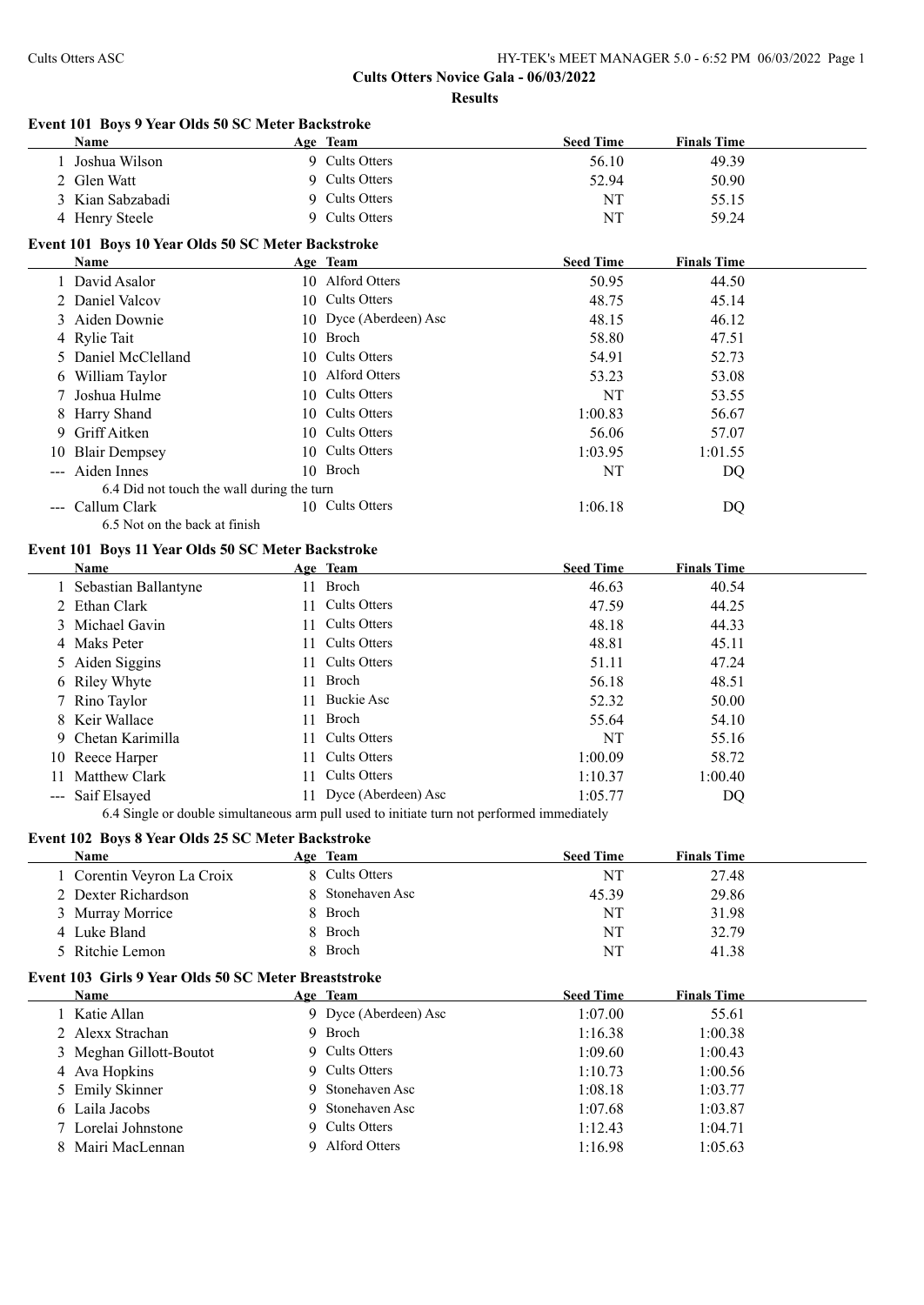# **(Event 103 Girls 9 Year Olds 50 SC Meter Breaststroke)**

|    | Name                                                           |    | Age Team                                                                                 | <b>Seed Time</b> | <b>Finals Time</b> |  |
|----|----------------------------------------------------------------|----|------------------------------------------------------------------------------------------|------------------|--------------------|--|
| 9  | Annika Sinha                                                   |    | 9 Dyce (Aberdeen) Asc                                                                    | 1:15.57          | 1:06.90            |  |
| 10 | Lauren Elton                                                   |    | 9 Alford Otters                                                                          | 1:17.87          | 1:08.24            |  |
| 11 | Daisy Black                                                    | 9  | Broch                                                                                    | <b>NT</b>        | 1:10.50            |  |
| 12 | Lena Corrigan                                                  | 9  | Stonehaven Asc                                                                           | 1:23.82          | 1:15.13            |  |
| 13 | Cerys Fryer                                                    | 9  | Stonehaven Asc                                                                           | 1:36.81          | 1:19.75            |  |
|    | --- Abbi May                                                   | 9  | Broch                                                                                    | 1:13.08          | DQ                 |  |
|    | 7.4 Leg movements not on the same plane                        |    |                                                                                          |                  |                    |  |
|    | --- Jessica Young                                              |    | 9 Stonehaven Asc                                                                         | 1:28.24          | DQ                 |  |
|    | 7.5 Feet not turned out during the propulsive part of the kick |    |                                                                                          |                  |                    |  |
|    | Event 103 Girls 10 Year Olds 50 SC Meter Breaststroke          |    |                                                                                          |                  |                    |  |
|    | Name                                                           |    | Age Team                                                                                 | <b>Seed Time</b> | <b>Finals Time</b> |  |
|    | <b>Suzy Stenhouse</b>                                          |    | 10 Stonehaven Asc                                                                        | 56.28            | 51.69              |  |
|    | Lauren Biggar                                                  |    | 10 Cults Otters                                                                          | 56.53            | 53.23              |  |
| 3  | Christina McNeill                                              |    | 10 Cults Otters                                                                          | 59.94            | 53.50              |  |
|    | Paige Benzie                                                   |    | 10 Dyce (Aberdeen) Asc                                                                   | 54.02            | 54.17              |  |
| Ć. | Georgia Morrison                                               | 10 | Stonehaven Asc                                                                           | 59.24            | 55.93              |  |
| 6  | <b>Emily Gunn</b>                                              | 10 | Stonehaven Asc                                                                           | 1:14.19          | 57.63              |  |
|    | <b>Bianca Frings</b>                                           | 10 | Stonehaven Asc                                                                           | 1:01.56          | 58.54              |  |
|    | Matilda Renwick                                                |    | 10 Cults Otters                                                                          | 58.11            | 59.72              |  |
|    | 9 Eden Edwards                                                 |    | 10 Buckie Asc                                                                            | 1:10.52          | 1:02.53            |  |
|    | 10 Megan Grimmer                                               |    | 10 Cults Otters                                                                          | 1:02.47          | 1:02.83            |  |
|    | 11 Lana-Jade Simpson                                           |    | 10 Buckie Asc                                                                            | 1:12.03          | 1:11.43            |  |
|    | --- Sarah Carlton                                              |    | 10 Stonehaven Asc                                                                        | 1:02.92          | DQ                 |  |
|    | 7.4 Leg movements not simultaneous (alternating leg movement)  |    |                                                                                          |                  |                    |  |
|    | --- Elle Sim                                                   |    | 10 Broch                                                                                 | 1:31.93          | DQ                 |  |
|    |                                                                |    | 7.3 Hands brought back beyond hip line (except after 1st stroke following start or turn) |                  |                    |  |
|    | --- Ava Ritchie                                                |    | 10 Cults Otters                                                                          | 1:19.06          | DQ                 |  |
|    | 7.6 Did not touch at turn or finish with both hands            |    |                                                                                          |                  |                    |  |
|    | --- Shu-Chi Teh                                                |    | 10 Cults Otters                                                                          | 1:16.77          | DQ                 |  |

7.1 Single fly kick not started during propulsive part of 1st arm pull or not followed by

### **Event 103 Girls 11 Year Olds 50 SC Meter Breaststroke**

|                      | Name                |    | Age Team                                                                                  | <b>Seed Time</b> | <b>Finals Time</b> |
|----------------------|---------------------|----|-------------------------------------------------------------------------------------------|------------------|--------------------|
|                      | 1 Lillie Murray     | 11 | Buckie Asc                                                                                | 52.63            | 48.98              |
|                      | Jessica Storey      |    | Stonehaven Asc                                                                            | 57.50            | 49.02              |
|                      | Sadie Davidson      | 11 | Broch                                                                                     | 55.67            | 49.78              |
|                      | 4 Lacey Reid        | 11 | <b>Broch</b>                                                                              | 54.35            | 52.52              |
|                      | Elissa Flockhart    |    | 11 Dyce (Aberdeen) Asc                                                                    | 54.37            | 52.54              |
|                      | 6 Kayla Scott       | 11 | Broch                                                                                     | 1:03.15          | 53.97              |
|                      | 7 Milly Fawns       | 11 | Dyce (Aberdeen) Asc                                                                       | 54.62            | 54.29              |
|                      | Callie Cruickshank  | 11 | Broch                                                                                     | 1:11.45          | 54.84              |
| 9.                   | Gabriella Sturo     | 11 | Cults Otters                                                                              | 1:07.40          | 56.02              |
|                      | 10 Parnaz Sabzabadi | 11 | Cults Otters                                                                              | 55.06            | 56.16              |
|                      | 11 Esmee Ipenburg   | 11 | Cults Otters                                                                              | 1:04.90          | 57.94              |
|                      | Julia Gunn          | 11 | Dyce (Aberdeen) Asc                                                                       | 1:01.86          | 59.43              |
| 13                   | Anya Fraser         | 11 | Dyce (Aberdeen) Asc                                                                       | 58.20            | 59.68              |
| 14                   | <b>Holly Grant</b>  | 11 | Cults Otters                                                                              | 1:01.31          | 1:02.31            |
| 15                   | Charley Campbell    | 11 | Broch                                                                                     | 1:13.44          | 1:08.81            |
| $\sim$ $\sim$ $\sim$ | Sophie Allstaff     | 11 | Cults Otters                                                                              | 1:09.70          | DQ                 |
|                      |                     |    | 7.2 Arm movements not simultaneous or not in the same horizontal plane                    |                  |                    |
| $\sim$ $\sim$ $\sim$ | Lexi Murray         |    | 11 Dyce (Aberdeen) Asc                                                                    | 1:05.94          | DQ                 |
|                      |                     |    | 7.1 Single fly kick not started during propulsive part of 1st arm pull or not followed by |                  |                    |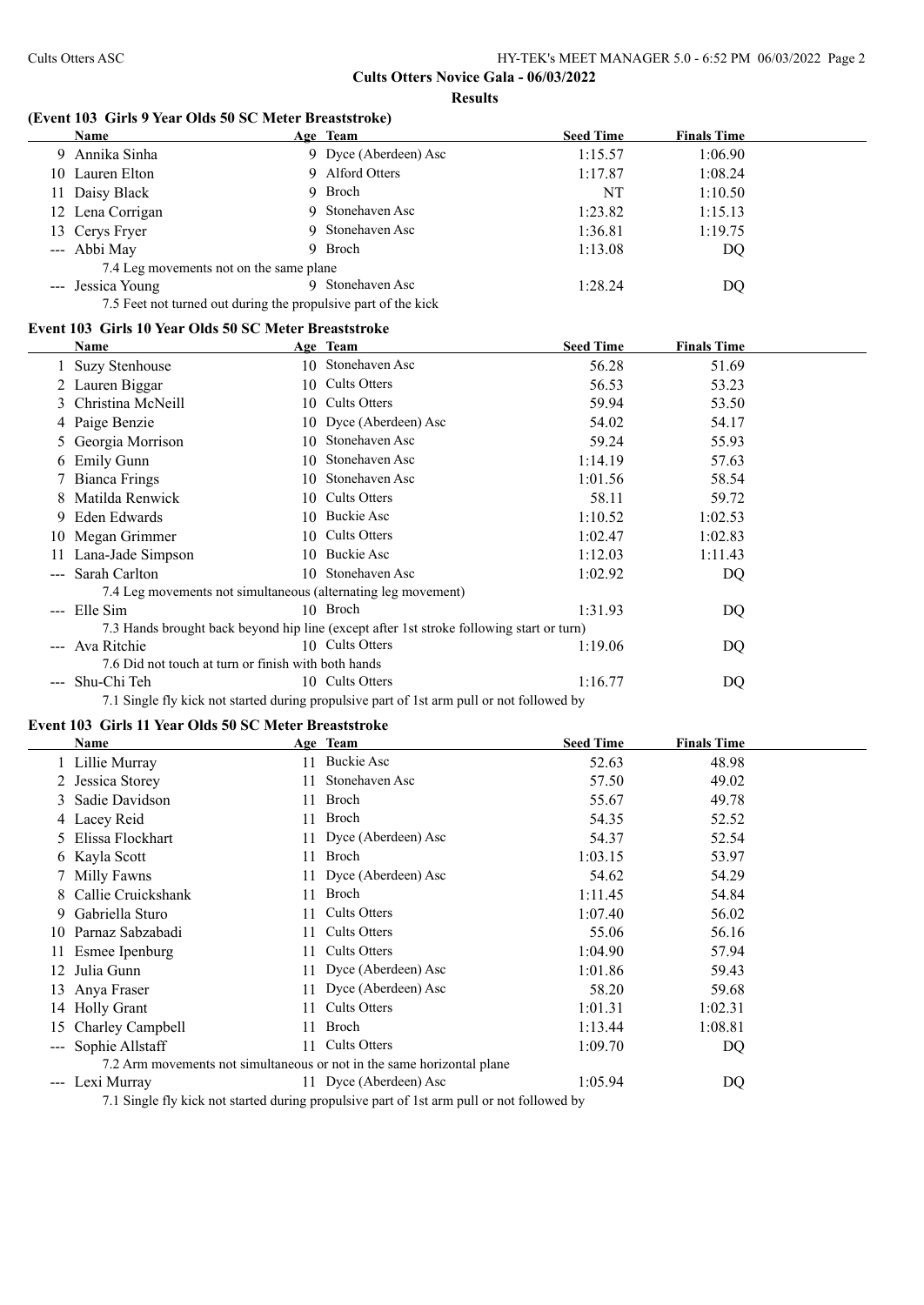**Cults Otters Novice Gala - 06/03/2022**

**Results**

|                                                    |                                      |                                                                                                                                                                                                                                                                                                                                                                                                                                                                                                                                                                                                                                                                                                                                                                                                                                                                                                             | <b>Finals Time</b>                                                                                                   |
|----------------------------------------------------|--------------------------------------|-------------------------------------------------------------------------------------------------------------------------------------------------------------------------------------------------------------------------------------------------------------------------------------------------------------------------------------------------------------------------------------------------------------------------------------------------------------------------------------------------------------------------------------------------------------------------------------------------------------------------------------------------------------------------------------------------------------------------------------------------------------------------------------------------------------------------------------------------------------------------------------------------------------|----------------------------------------------------------------------------------------------------------------------|
|                                                    |                                      |                                                                                                                                                                                                                                                                                                                                                                                                                                                                                                                                                                                                                                                                                                                                                                                                                                                                                                             | 27.46                                                                                                                |
|                                                    |                                      |                                                                                                                                                                                                                                                                                                                                                                                                                                                                                                                                                                                                                                                                                                                                                                                                                                                                                                             | 28.33                                                                                                                |
|                                                    |                                      |                                                                                                                                                                                                                                                                                                                                                                                                                                                                                                                                                                                                                                                                                                                                                                                                                                                                                                             | 29.16                                                                                                                |
|                                                    |                                      |                                                                                                                                                                                                                                                                                                                                                                                                                                                                                                                                                                                                                                                                                                                                                                                                                                                                                                             | <b>DQ</b>                                                                                                            |
|                                                    |                                      |                                                                                                                                                                                                                                                                                                                                                                                                                                                                                                                                                                                                                                                                                                                                                                                                                                                                                                             |                                                                                                                      |
|                                                    |                                      |                                                                                                                                                                                                                                                                                                                                                                                                                                                                                                                                                                                                                                                                                                                                                                                                                                                                                                             |                                                                                                                      |
|                                                    |                                      | <b>Seed Time</b>                                                                                                                                                                                                                                                                                                                                                                                                                                                                                                                                                                                                                                                                                                                                                                                                                                                                                            | <b>Finals Time</b>                                                                                                   |
|                                                    |                                      | 53.51                                                                                                                                                                                                                                                                                                                                                                                                                                                                                                                                                                                                                                                                                                                                                                                                                                                                                                       | 52.83                                                                                                                |
|                                                    |                                      | 54.66                                                                                                                                                                                                                                                                                                                                                                                                                                                                                                                                                                                                                                                                                                                                                                                                                                                                                                       | 53.52                                                                                                                |
|                                                    |                                      | NT                                                                                                                                                                                                                                                                                                                                                                                                                                                                                                                                                                                                                                                                                                                                                                                                                                                                                                          | 1:05.93                                                                                                              |
|                                                    |                                      | NT                                                                                                                                                                                                                                                                                                                                                                                                                                                                                                                                                                                                                                                                                                                                                                                                                                                                                                          | 1:07.84                                                                                                              |
|                                                    |                                      | NT                                                                                                                                                                                                                                                                                                                                                                                                                                                                                                                                                                                                                                                                                                                                                                                                                                                                                                          | 1:09.52                                                                                                              |
|                                                    |                                      |                                                                                                                                                                                                                                                                                                                                                                                                                                                                                                                                                                                                                                                                                                                                                                                                                                                                                                             |                                                                                                                      |
|                                                    |                                      | <b>Seed Time</b>                                                                                                                                                                                                                                                                                                                                                                                                                                                                                                                                                                                                                                                                                                                                                                                                                                                                                            | <b>Finals Time</b>                                                                                                   |
|                                                    |                                      | 42.72                                                                                                                                                                                                                                                                                                                                                                                                                                                                                                                                                                                                                                                                                                                                                                                                                                                                                                       | 40.21                                                                                                                |
|                                                    |                                      | 50.72                                                                                                                                                                                                                                                                                                                                                                                                                                                                                                                                                                                                                                                                                                                                                                                                                                                                                                       | 42.47                                                                                                                |
|                                                    |                                      | 45.89                                                                                                                                                                                                                                                                                                                                                                                                                                                                                                                                                                                                                                                                                                                                                                                                                                                                                                       | 43.50                                                                                                                |
|                                                    |                                      | 50.58                                                                                                                                                                                                                                                                                                                                                                                                                                                                                                                                                                                                                                                                                                                                                                                                                                                                                                       | 44.94                                                                                                                |
|                                                    |                                      | NT                                                                                                                                                                                                                                                                                                                                                                                                                                                                                                                                                                                                                                                                                                                                                                                                                                                                                                          | 44.99                                                                                                                |
|                                                    |                                      | 45.22                                                                                                                                                                                                                                                                                                                                                                                                                                                                                                                                                                                                                                                                                                                                                                                                                                                                                                       | 48.58                                                                                                                |
|                                                    |                                      | <b>NT</b>                                                                                                                                                                                                                                                                                                                                                                                                                                                                                                                                                                                                                                                                                                                                                                                                                                                                                                   | 50.76                                                                                                                |
|                                                    |                                      | 59.20                                                                                                                                                                                                                                                                                                                                                                                                                                                                                                                                                                                                                                                                                                                                                                                                                                                                                                       | 52.21                                                                                                                |
|                                                    |                                      | 52.35                                                                                                                                                                                                                                                                                                                                                                                                                                                                                                                                                                                                                                                                                                                                                                                                                                                                                                       | 56.56                                                                                                                |
|                                                    |                                      | 1:30.60                                                                                                                                                                                                                                                                                                                                                                                                                                                                                                                                                                                                                                                                                                                                                                                                                                                                                                     | 1:00.99                                                                                                              |
|                                                    |                                      | 58.08                                                                                                                                                                                                                                                                                                                                                                                                                                                                                                                                                                                                                                                                                                                                                                                                                                                                                                       | 1:01.97                                                                                                              |
|                                                    |                                      |                                                                                                                                                                                                                                                                                                                                                                                                                                                                                                                                                                                                                                                                                                                                                                                                                                                                                                             |                                                                                                                      |
|                                                    |                                      |                                                                                                                                                                                                                                                                                                                                                                                                                                                                                                                                                                                                                                                                                                                                                                                                                                                                                                             | <b>Finals Time</b>                                                                                                   |
|                                                    |                                      |                                                                                                                                                                                                                                                                                                                                                                                                                                                                                                                                                                                                                                                                                                                                                                                                                                                                                                             | 36.23                                                                                                                |
|                                                    |                                      | 47.47                                                                                                                                                                                                                                                                                                                                                                                                                                                                                                                                                                                                                                                                                                                                                                                                                                                                                                       | 39.55                                                                                                                |
|                                                    |                                      | 44.57                                                                                                                                                                                                                                                                                                                                                                                                                                                                                                                                                                                                                                                                                                                                                                                                                                                                                                       | 40.66                                                                                                                |
|                                                    |                                      |                                                                                                                                                                                                                                                                                                                                                                                                                                                                                                                                                                                                                                                                                                                                                                                                                                                                                                             | 40.92                                                                                                                |
|                                                    |                                      | 45.67                                                                                                                                                                                                                                                                                                                                                                                                                                                                                                                                                                                                                                                                                                                                                                                                                                                                                                       | 41.03                                                                                                                |
|                                                    | Cults Otters                         | 46.28                                                                                                                                                                                                                                                                                                                                                                                                                                                                                                                                                                                                                                                                                                                                                                                                                                                                                                       | 41.17                                                                                                                |
|                                                    |                                      | 48.15                                                                                                                                                                                                                                                                                                                                                                                                                                                                                                                                                                                                                                                                                                                                                                                                                                                                                                       | 46.82                                                                                                                |
|                                                    |                                      | 48.36                                                                                                                                                                                                                                                                                                                                                                                                                                                                                                                                                                                                                                                                                                                                                                                                                                                                                                       | 48.14                                                                                                                |
| 11                                                 | <b>Cults Otters</b>                  | 52.61                                                                                                                                                                                                                                                                                                                                                                                                                                                                                                                                                                                                                                                                                                                                                                                                                                                                                                       | 49.54                                                                                                                |
| 11                                                 | Cults Otters                         | 48.92                                                                                                                                                                                                                                                                                                                                                                                                                                                                                                                                                                                                                                                                                                                                                                                                                                                                                                       | 50.44                                                                                                                |
|                                                    |                                      | 56.78                                                                                                                                                                                                                                                                                                                                                                                                                                                                                                                                                                                                                                                                                                                                                                                                                                                                                                       | 52.20                                                                                                                |
|                                                    |                                      |                                                                                                                                                                                                                                                                                                                                                                                                                                                                                                                                                                                                                                                                                                                                                                                                                                                                                                             |                                                                                                                      |
|                                                    |                                      |                                                                                                                                                                                                                                                                                                                                                                                                                                                                                                                                                                                                                                                                                                                                                                                                                                                                                                             | <b>Finals Time</b>                                                                                                   |
|                                                    |                                      |                                                                                                                                                                                                                                                                                                                                                                                                                                                                                                                                                                                                                                                                                                                                                                                                                                                                                                             | 26.91                                                                                                                |
| 8                                                  | Stonehaven Asc                       | 39.36                                                                                                                                                                                                                                                                                                                                                                                                                                                                                                                                                                                                                                                                                                                                                                                                                                                                                                       | 28.28                                                                                                                |
|                                                    |                                      |                                                                                                                                                                                                                                                                                                                                                                                                                                                                                                                                                                                                                                                                                                                                                                                                                                                                                                             |                                                                                                                      |
|                                                    | 8 Broch                              | NT                                                                                                                                                                                                                                                                                                                                                                                                                                                                                                                                                                                                                                                                                                                                                                                                                                                                                                          | 29.31                                                                                                                |
|                                                    | 8 Broch                              | NT                                                                                                                                                                                                                                                                                                                                                                                                                                                                                                                                                                                                                                                                                                                                                                                                                                                                                                          | 33.46                                                                                                                |
|                                                    | 8 Broch                              | NT                                                                                                                                                                                                                                                                                                                                                                                                                                                                                                                                                                                                                                                                                                                                                                                                                                                                                                          | 38.21                                                                                                                |
| Event 107 Girls 10 Year Olds 50 SC Meter Butterfly |                                      |                                                                                                                                                                                                                                                                                                                                                                                                                                                                                                                                                                                                                                                                                                                                                                                                                                                                                                             |                                                                                                                      |
|                                                    | Age Team                             | <b>Seed Time</b>                                                                                                                                                                                                                                                                                                                                                                                                                                                                                                                                                                                                                                                                                                                                                                                                                                                                                            | <b>Finals Time</b>                                                                                                   |
|                                                    | 10 Stonehaven Asc                    | 50.46                                                                                                                                                                                                                                                                                                                                                                                                                                                                                                                                                                                                                                                                                                                                                                                                                                                                                                       | 50.52                                                                                                                |
|                                                    | 10 Stonehaven Asc                    | 59.19                                                                                                                                                                                                                                                                                                                                                                                                                                                                                                                                                                                                                                                                                                                                                                                                                                                                                                       | 50.64                                                                                                                |
|                                                    | 10 Cults Otters<br>10 Stonehaven Asc | 55.58<br>51.51                                                                                                                                                                                                                                                                                                                                                                                                                                                                                                                                                                                                                                                                                                                                                                                                                                                                                              | 51.12<br>53.40                                                                                                       |
|                                                    |                                      | Event 104 Girls 8 Year Olds 25 SC Meter Breaststroke<br>Age Team<br>8 Cults Otters<br>8 Buckie Asc<br>8 Alford Otters<br>8 Broch<br>7.4 Leg movements not on the same plane<br>Event 105 Boys 9 Year Olds 50 SC Meter Freestyle<br>Age Team<br>9 Cults Otters<br>9 Cults Otters<br>9 Broch<br>9 Cults Otters<br>9 Cults Otters<br>Event 105 Boys 10 Year Olds 50 SC Meter Freestyle<br>Age Team<br>10 Cults Otters<br>10 Broch<br>10 Dyce (Aberdeen) Asc<br>10 Cults Otters<br>10 Broch<br>10 Alford Otters<br>10 Cults Otters<br>10 Cults Otters<br>10 Cults Otters<br>10 Cults Otters<br>10 Cults Otters<br>Event 105 Boys 11 Year Olds 50 SC Meter Freestyle<br>Age Team<br>11 Broch<br>11 Cults Otters<br>11 Broch<br>11 Cults Otters<br>11 Dyce (Aberdeen) Asc<br>11<br>11 Broch<br>11 Buckie Asc<br>11 Cults Otters<br>Event 106 Boys 8 Year Olds 25 SC Meter Freestyle<br>Age Team<br>8 Cults Otters | <b>Seed Time</b><br>30.46<br>40.21<br>33.37<br>38.71<br><b>Seed Time</b><br>40.14<br>45.22<br><b>Seed Time</b><br>NT |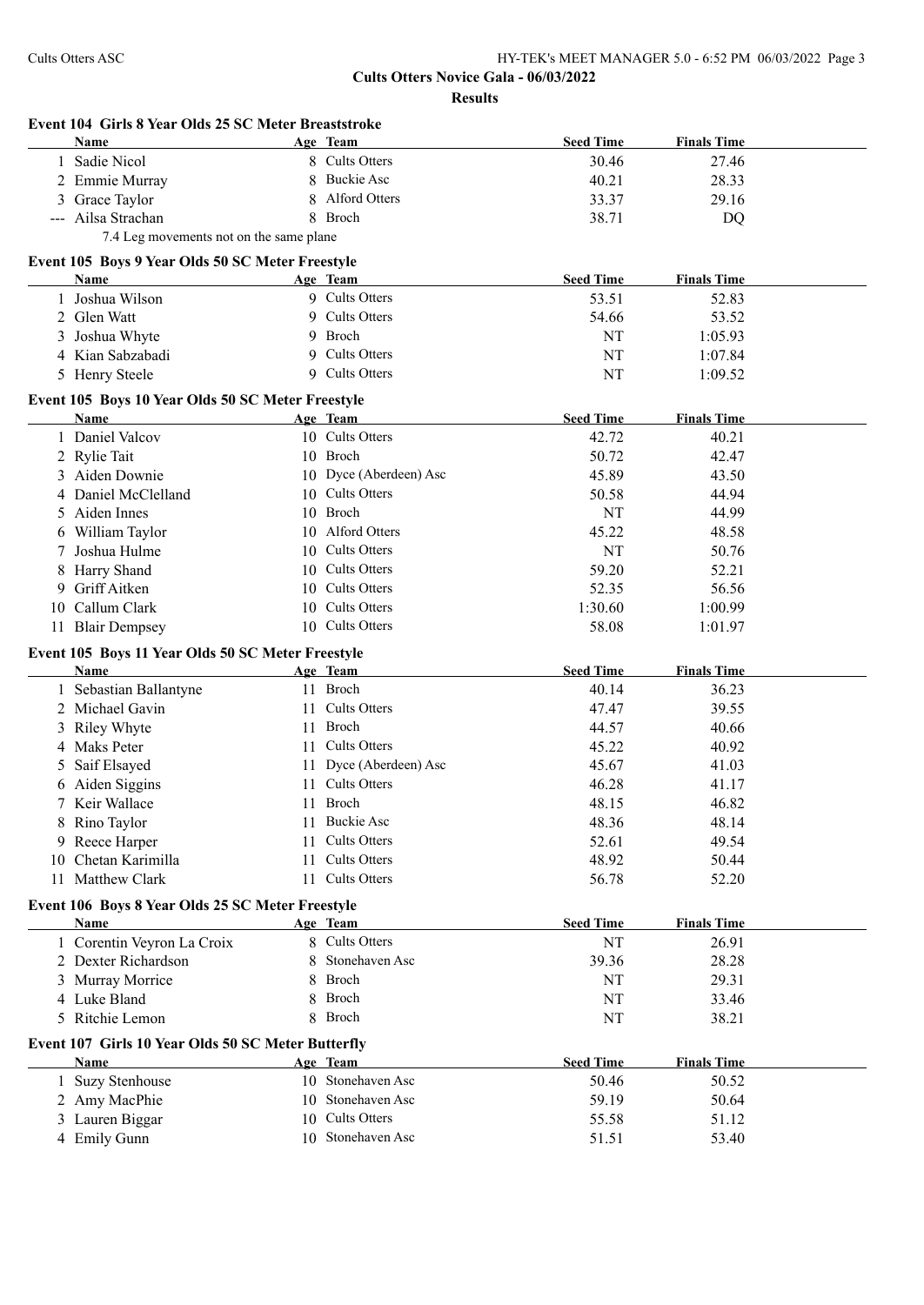# **Cults Otters Novice Gala - 06/03/2022**

#### **Results**

# **(Event 107 Girls 10 Year Olds 50 SC Meter Butterfly)**

|    | <b>Name</b>          | Age Team               | <b>Seed Time</b> | <b>Finals Time</b> |
|----|----------------------|------------------------|------------------|--------------------|
|    | 5 Orla Imlach        | 10 Buckie Asc          | 1:10.45          | 53.61              |
|    | 6 Pranavi Ravi       | 10 Cults Otters        | 57.16            | 54.69              |
|    | 7 Paige Benzie       | 10 Dyce (Aberdeen) Asc | 1:15.87          | 56.74              |
|    | 8 Christina McNeill  | 10 Cults Otters        | 1:07.43          | 56.85              |
|    | 9 Matilda Renwick    | 10 Cults Otters        | 55.87            | 57.38              |
|    | 10 Georgia Morrison  | 10 Stonehaven Asc      | 1:10.16          | 1:01.42            |
| 11 | Eden Edwards         | 10 Buckie Asc          | 1:20.12          | 1:01.69            |
|    | 12 Megan Grimmer     | 10 Cults Otters        | NT               | 1:05.19            |
|    | 13 Lana-Jade Simpson | 10 Buckie Asc          | 1:20.25          | 1:07.14            |
|    | --- Eva Haxton       | 10 Cults Otters        | NT               | DQ                 |

10.8 Device/swimsuit aiding speed, buoyancy, endurance or unauthorized use of body tape

# **Event 107 Girls 11 Year Olds 50 SC Meter Butterfly**

|    | <b>Name</b>                                                                                   | Age Team               | <b>Seed Time</b> | <b>Finals Time</b> |  |
|----|-----------------------------------------------------------------------------------------------|------------------------|------------------|--------------------|--|
|    | 1 Charlotte Higgins                                                                           | 11 Dyce (Aberdeen) Asc | 44.17            | 40.83              |  |
|    | 2 Jessica Storey                                                                              | 11 Stonehaven Asc      | 48.50            | 42.00              |  |
|    | Elissa Flockhart                                                                              | 11 Dyce (Aberdeen) Asc | 46.51            | 43.38              |  |
| 4  | Sadie Davidson                                                                                | 11 Broch               | 53.40            | 48.04              |  |
| Ć. | Milly Fawns                                                                                   | 11 Dyce (Aberdeen) Asc | 49.66            | 49.08              |  |
|    | 6 Holly Grant                                                                                 | 11 Cults Otters        | 50.66            | 50.31              |  |
|    | Gabriella Sturo                                                                               | 11 Cults Otters        | <b>NT</b>        | 50.50              |  |
| 8  | Shameera Kannan                                                                               | 11 Stonehaven Asc      | 55.42            | 51.14              |  |
| 9  | Lacey Reid                                                                                    | 11 Broch               | 55.99            | 51.43              |  |
|    | 10 Kayla Scott                                                                                | 11 Broch               | 1:14.48          | 51.97              |  |
|    | 11 Callie Cruickshank                                                                         | 11 Broch               | 58.94            | 53.00              |  |
|    | 12 Macie Bisset                                                                               | 11 Dyce (Aberdeen) Asc | 58.31            | 54.25              |  |
|    | 13 Parnaz Sabzabadi                                                                           | 11 Cults Otters        | 57.81            | 58.22              |  |
| 14 | Sophie Allstaff                                                                               | 11 Cults Otters        | 1:07.07          | 1:00.85            |  |
|    | 15 Esmee Ipenburg                                                                             | 11 Cults Otters        | NT               | 1:05.30            |  |
|    | --- Lillie Murray                                                                             | 11 Buckie Asc          | 58.34            | DQ                 |  |
|    | 8.3 Breaststroke kick used (legal in Masters Competitions)                                    |                        |                  |                    |  |
|    | Event 108 Girls 8 Year Olds 25 SC Meter Butterfly                                             |                        |                  |                    |  |
|    | Name                                                                                          | Age Team               | <b>Seed Time</b> | <b>Finals Time</b> |  |
|    | 1 Emmie Murray                                                                                | 8 Buckie Asc           | 40.58            | 25.42              |  |
|    | 2 Grace Taylor                                                                                | 8 Alford Otters        | 32.16            | 27.77              |  |
|    | 3 Sadie Nicol                                                                                 | 8 Cults Otters         | 32.75            | 30.21              |  |
|    | Event 108 Girls 9 Year Olds 25 SC Meter Butterfly                                             |                        |                  |                    |  |
|    | Name                                                                                          | Age Team               | <b>Seed Time</b> | <b>Finals Time</b> |  |
|    | 1 Emily Skinner                                                                               | 9 Stonehaven Asc       | 23.58            | 21.36              |  |
|    | 2 Ava Hopkins                                                                                 | 9 Cults Otters         | 31.78            | 24.74              |  |
|    | Lorelai Johnstone                                                                             | 9 Cults Otters         | 25.56            | 26.96              |  |
|    | 4 Katie Allan                                                                                 | 9 Dyce (Aberdeen) Asc  | 53.62            | 27.01              |  |
| 5. | Mairi MacLennan                                                                               | 9 Alford Otters        | 34.22            | 27.43              |  |
| 6  | Annika Sinha                                                                                  | 9 Dyce (Aberdeen) Asc  | 31.09            | 28.31              |  |
|    | 7 Lena Corrigan                                                                               | 9 Stonehaven Asc       | 41.12            | 28.71              |  |
|    |                                                                                               |                        |                  |                    |  |
|    | Event 109 Boys 9 Year Olds 100 SC Meter IM<br><b>Name</b>                                     | Age Team               | <b>Seed Time</b> | <b>Finals Time</b> |  |
|    |                                                                                               | 9 Cults Otters         |                  |                    |  |
|    | --- Joshua Wilson                                                                             |                        | NT               | DQ                 |  |
|    |                                                                                               |                        |                  |                    |  |
|    | 8.3 Alternating movement of legs or feet - fly<br>Event 109 Boys 10 Year Olds 100 SC Meter IM |                        |                  |                    |  |

| Name            | Team<br>Age     | <b>Seed Time</b> | <b>Finals Time</b> |  |
|-----------------|-----------------|------------------|--------------------|--|
| Harry Coull     | 10 Buckie Asc   | 1:47.97          | 1:33.13            |  |
| 2 Daniel Valcov | 10 Cults Otters | 1:50.71          | 1:41.83            |  |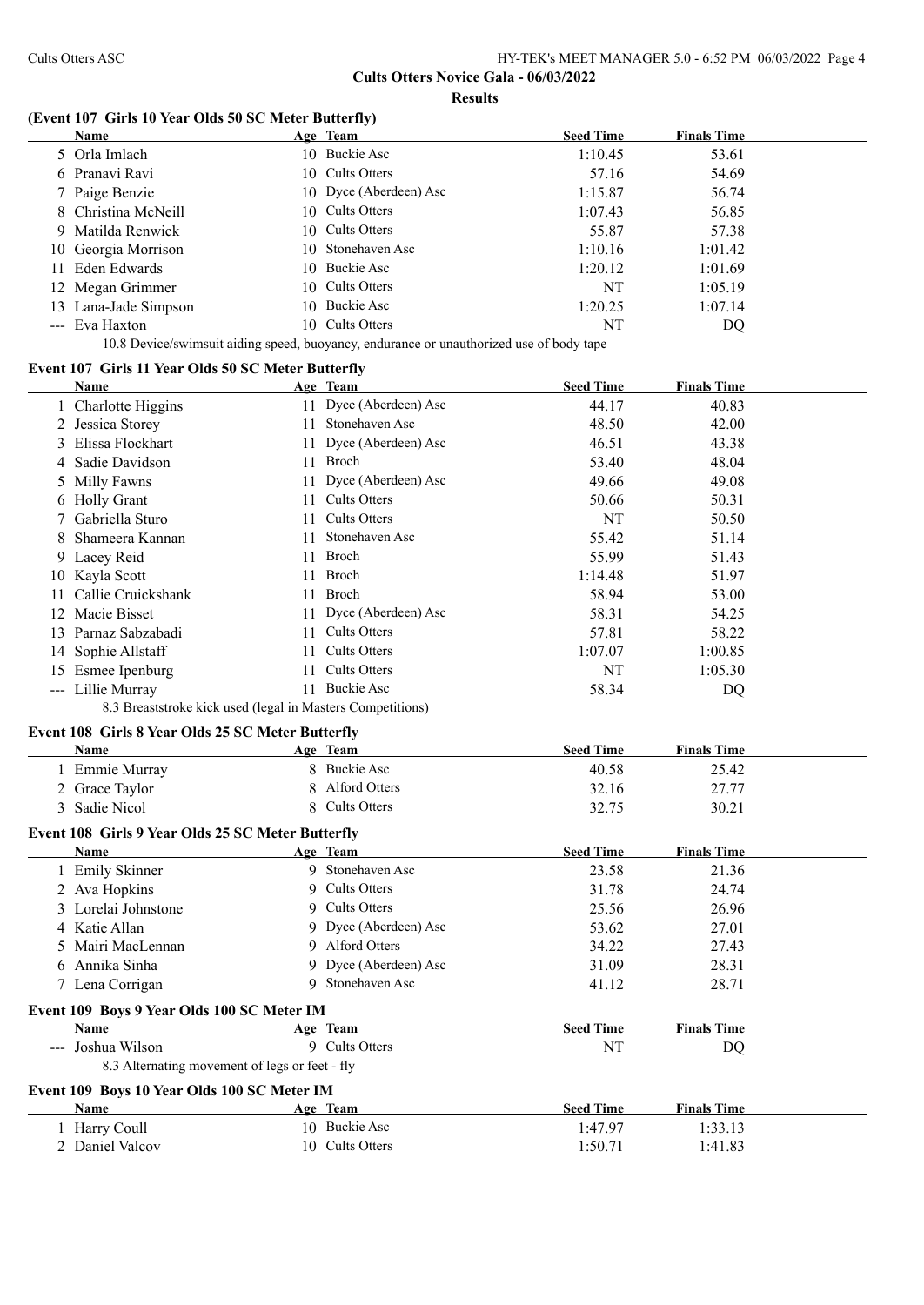|               | Name                                                   | Age Team                                                                                   | <b>Seed Time</b>              | <b>Finals Time</b>                                   |
|---------------|--------------------------------------------------------|--------------------------------------------------------------------------------------------|-------------------------------|------------------------------------------------------|
|               | 3 David Asalor                                         | 10 Alford Otters                                                                           | 2:11.19                       | 1:43.49                                              |
|               | 4 Daniel McClelland                                    | 10 Cults Otters                                                                            | 2:06.12                       | 1:48.14                                              |
|               | 5 Aiden Downie                                         | 10 Dyce (Aberdeen) Asc                                                                     | 1:54.64                       | 1:54.64                                              |
|               | 6 Blair Dempsey                                        | 10 Cults Otters                                                                            | <b>NT</b>                     | 2:17.65                                              |
|               | --- Harry Shand                                        | 10 Cults Otters                                                                            | NT                            | DQ                                                   |
|               | 8.3 Alternating movement of legs or feet - fly         |                                                                                            |                               |                                                      |
| $\frac{1}{2}$ | Griff Aitken                                           | 10 Cults Otters                                                                            | NT                            | DQ                                                   |
|               | 8.3 Alternating movement of legs or feet - fly         |                                                                                            |                               |                                                      |
|               | --- Rylie Tait                                         | 10 Broch                                                                                   | 2:16.88                       | DQ                                                   |
|               | 6.5 Not on the back at finish - back                   |                                                                                            |                               |                                                      |
|               | Event 109 Boys 11 Year Olds 100 SC Meter IM            |                                                                                            |                               |                                                      |
|               | Name                                                   | Age Team                                                                                   | <b>Seed Time</b>              | <b>Finals Time</b>                                   |
|               | 1 Michael Gavin                                        | 11 Cults Otters                                                                            | 1:46.49                       | 1:33.39                                              |
|               | 2 Ethan Clark                                          | 11 Cults Otters                                                                            | 1:47.84                       | 1:38.74                                              |
|               | 3 Riley Whyte                                          | 11 Broch                                                                                   | 2:04.60                       | 1:42.28                                              |
|               | 4 Saif Elsayed                                         | 11 Dyce (Aberdeen) Asc                                                                     | 2:05.39                       | 1:50.48                                              |
|               | 5 Aiden Siggins                                        | 11 Cults Otters                                                                            | 1:44.53                       | 1:50.50                                              |
|               | 6 Rino Taylor                                          | 11 Buckie Asc                                                                              | 2:20.10                       | 1:59.76                                              |
|               | 7 Reece Harper                                         | 11 Cults Otters                                                                            | NT                            | 2:02.83                                              |
| ---           | Sebastian Ballantyne                                   | 11 Broch                                                                                   | 1:48.08                       | DQ                                                   |
|               | --- Matthew Clark                                      | 11 Cults Otters                                                                            | NT                            | DQ                                                   |
|               | 8.2 Arms not brought forward over the water - fly      |                                                                                            |                               |                                                      |
|               | --- Chetan Karimilla                                   | 11 Cults Otters                                                                            | NT                            | DQ                                                   |
|               | 8.2 Arms not brought forward over the water - fly      |                                                                                            |                               |                                                      |
|               | --- Maks Peter                                         | 11 Cults Otters                                                                            | 2:08.53                       | DQ                                                   |
|               | 8.2 Arms not brought forward over the water - fly      |                                                                                            |                               |                                                      |
|               |                                                        |                                                                                            |                               |                                                      |
|               | Event 110 Mixed 8-9 4x25 SC Meter Medley Relay<br>Team | Relay                                                                                      | <b>Seed Time</b>              | <b>Finals Time</b>                                   |
|               | 1 Stonehaven Asc                                       | $\mathbf{A}$                                                                               | NT                            | 1:50.02                                              |
|               | 1) Lena Corrigan W9                                    | 2) Dexter Richardson M8                                                                    | 3) Emily Skinner W9           | 4) Jessica Young W9                                  |
|               | 2 Cults Otters                                         | B                                                                                          | NT                            | 1:51.56                                              |
|               | 1) Glen Watt M9                                        | 2) Sadie Nicol W8                                                                          | 3) Ava Hopkins W9             | 4) Henry Steele M9                                   |
|               | 3 Cults Otters                                         | A                                                                                          | NT                            | 1:52.33                                              |
|               |                                                        |                                                                                            |                               |                                                      |
|               |                                                        |                                                                                            |                               |                                                      |
|               | 1) Joshua Wilson M9                                    | 2) Meghan Gillott-Boutot W9                                                                | 3) Lorelai Johnstone W9       |                                                      |
|               | --- Broch                                              | B                                                                                          | NT                            | <b>DQ</b>                                            |
|               |                                                        | 10.1 Stroke Infraction swimmer #3: 8.2 Arms not brought forward over the water - fly       |                               |                                                      |
|               | 1) Joshua Whyte M9                                     | 2) Murray Morrice M8                                                                       | 3) Daisy Black W9             | 4) Ritchie Lemon M8                                  |
|               | --- Broch                                              | Α                                                                                          | NT                            | DQ                                                   |
|               |                                                        | 10.1 Stroke Infraction swimmer #2: 7.6 Touch not simultaneous and/or hands not separated - |                               |                                                      |
|               | 1) Ailsa Strachan W8                                   | 2) Luke Bland M8                                                                           | 3) Abbi May W9                | 4) Alexx Strachan W9                                 |
|               | Event 111 Mixed 10-11 4x50 SC Meter Freestyle Relay    |                                                                                            |                               |                                                      |
|               | <b>Team</b>                                            | Relay                                                                                      | <b>Seed Time</b>              | <b>Finals Time</b>                                   |
|               | 1 Dyce (Aberdeen) Asc                                  | $\mathbf{A}$                                                                               | 2:48.27                       | 2:32.44                                              |
|               | 1) Charlotte Higgins W11                               | 2) Macie Bisset W11                                                                        | 3) Elissa Flockhart W11       | 4) Aiden Downie M10                                  |
|               | 2 Broch                                                | A                                                                                          | NT                            | 2:37.20                                              |
|               | 1) Sadie Davidson W11                                  | 2) Rylie Tait M10                                                                          | 3) Lacey Reid W11             | 4) Sebastian Ballantyne M11                          |
|               | 3 Cults Otters                                         | A                                                                                          | NT                            | 2:42.60                                              |
|               | 1) Ethan Clark M11                                     | 2) Maks Peter M11                                                                          | 3) Lauren Biggar W10          | 4) Gabriella Sturo W11                               |
|               | 4 Cults Otters                                         | B                                                                                          | NT                            | 2:47.67                                              |
|               | 1) Daniel Valcov M10                                   | 2) Michael Gavin M11                                                                       | 3) Pranavi Ravi W10           | 4) Matilda Renwick W10                               |
|               | 5 Buckie Asc                                           | B                                                                                          | 2:56.70                       | 2:49.50                                              |
|               | 1) Eden Edwards W10                                    | 2) Lillie Murray W11                                                                       | 3) Rino Taylor M11            | 4) Corentin Veyron La Croix M8<br>4) Harry Coull M10 |
|               | 6 Broch<br>1) Callie Cruickshank W11                   | B<br>2) Elle Sim W10                                                                       | NT<br>3) Charley Campbell W11 | 2:56.92<br>4) Riley Whyte M11                        |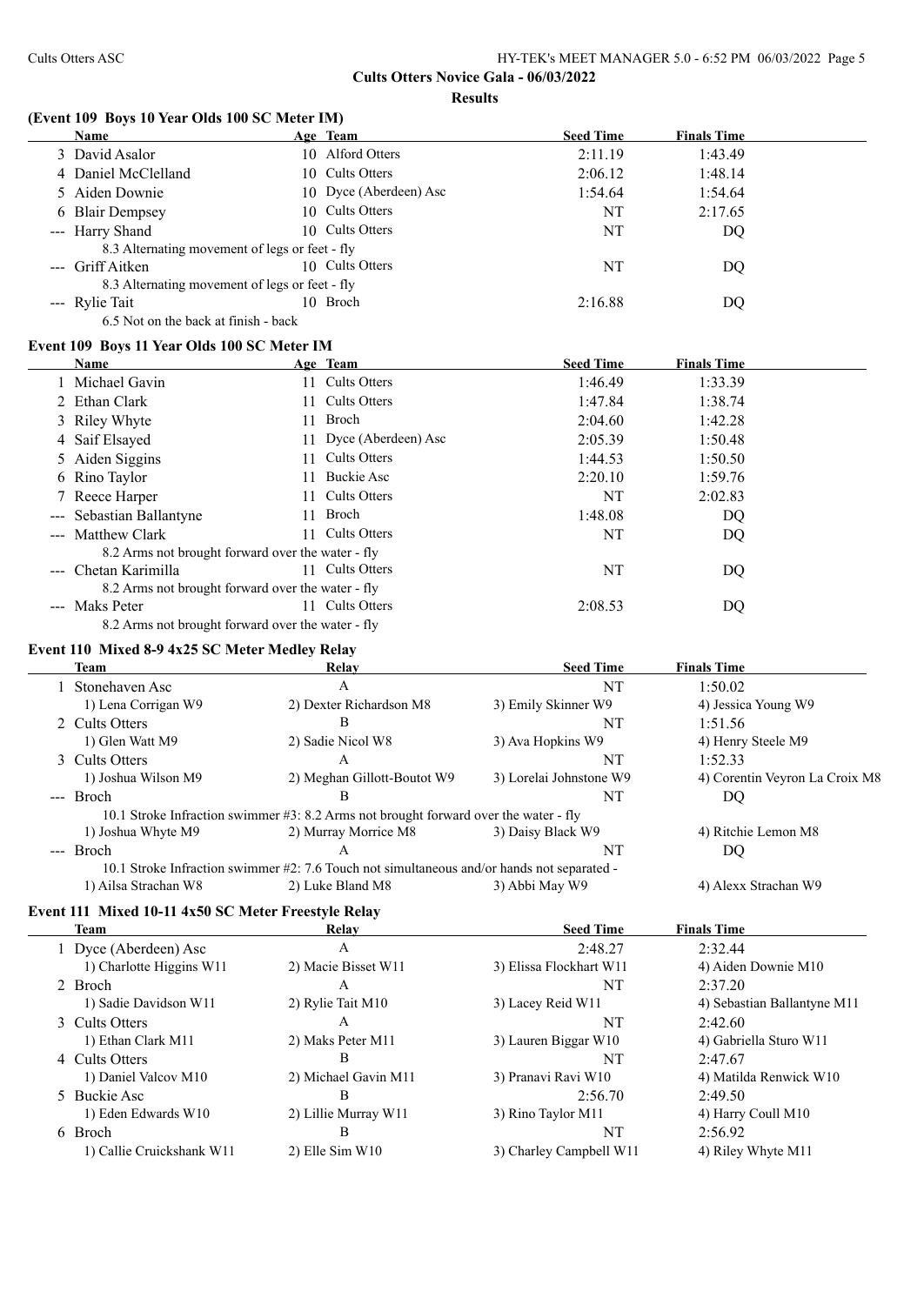#### **(Event 111 Mixed 10-11 4x50 SC Meter Freestyle Relay)**

|    | <b>Team</b>                                                        |     | Relay                 | <b>Seed Time</b>    | <b>Finals Time</b> |
|----|--------------------------------------------------------------------|-----|-----------------------|---------------------|--------------------|
|    | 7 Dyce (Aberdeen) Asc                                              |     | B                     | 2:47.07             | 3:00.99            |
|    | 1) Milly Fawns W11                                                 |     | 2) Saif Elsayed M11   | 3) Paige Benzie W10 | 4) Katie Allan W9  |
|    | Event 201 Girls 9 Year Olds 50 SC Meter Backstroke                 |     |                       |                     |                    |
|    | Name                                                               |     | Age Team              | <b>Seed Time</b>    | <b>Finals Time</b> |
|    | 1 Emily Skinner                                                    |     | 9 Stonehaven Asc      | 50.17               | 48.17              |
|    | 2 Ava Hopkins                                                      | 9   | <b>Cults Otters</b>   | 56.43               | 52.14              |
|    | 3 Meghan Gillott-Boutot                                            | 9   | <b>Cults Otters</b>   | 59.25               | 52.49              |
|    | 4 Mairi MacLennan                                                  | 9   | Alford Otters         | 55.25               | 53.32              |
|    | 5 Katie Allan                                                      | 9   | Dyce (Aberdeen) Asc   | 1:06.61             | 55.38              |
|    | 6 Lena Corrigan                                                    | 9   | Stonehaven Asc        | 1:04.13             | 55.66              |
|    | 7 Alexx Strachan                                                   | 9   | Broch                 | 59.47               | 56.16              |
|    | 8 Jessica Young                                                    | 9.  | Stonehaven Asc        | 1:04.10             | 56.89              |
|    | 9 Lorelai Johnstone                                                |     | 9 Cults Otters        | 57.34               | 57.55              |
|    |                                                                    | 9.  | Stonehaven Asc        |                     |                    |
|    | 10 Laila Jacobs                                                    |     | 9 Dyce (Aberdeen) Asc | 1:05.43             | 1:00.65            |
|    | 11 Annika Sinha                                                    |     | 9 Broch               | 1:06.08             | 1:01.64            |
|    | 12 Daisy Black                                                     |     |                       | NT                  | 1:04.25            |
|    | 13 Olivia Bergin                                                   | 9   | Cults Otters          | NT                  | 1:06.83            |
|    | 14 Cerys Fryer                                                     | 9   | Stonehaven Asc        | 1:22.39             | 1:08.05            |
|    | --- Abbi May                                                       | 9   | Broch                 | 1:02.12             | DQ                 |
|    | 6.4 Not on back when leaving the wall                              |     |                       |                     |                    |
|    | Event 201 Girls 10 Year Olds 50 SC Meter Backstroke                |     |                       |                     |                    |
|    | Name                                                               |     | Age Team              | <b>Seed Time</b>    | <b>Finals Time</b> |
|    | 1 Pranavi Ravi                                                     |     | 10 Cults Otters       | 49.90               | 46.31              |
| 2  | <b>Suzy Stenhouse</b>                                              |     | 10 Stonehaven Asc     | 49.88               | 47.54              |
|    | 3 Lauren Biggar                                                    |     | 10 Cults Otters       | 49.40               | 47.94              |
|    | 4 Georgia Morrison                                                 | 10  | Stonehaven Asc        | 49.40               | 48.34              |
|    | 5 Emily Gunn                                                       | 10  | Stonehaven Asc        | 48.14               | 48.74              |
|    | 6 Eden Edwards                                                     |     | 10 Buckie Asc         | 56.85               | 48.99              |
|    | 7 Bianca Frings                                                    | 10  | Stonehaven Asc        | 52.90               | 49.31              |
| 8  | Christina McNeill                                                  |     | 10 Cults Otters       | 50.15               | 49.59              |
| 9  | Orla Imlach                                                        |     | 10 Buckie Asc         | 55.43               | 51.29              |
| 10 | Martha Wilson                                                      |     | 10 Alford Otters      | 1:02.25             | 52.11              |
| 11 | Keira Jackson                                                      |     | 10 Cults Otters       | NT                  | 52.62              |
| 12 | Matilda Renwick                                                    |     | 10 Cults Otters       | 53.13               | 52.99              |
|    | 13 Eva Haxton                                                      |     | 10 Cults Otters       | 53.55               | 54.57              |
|    | 14 Sarah Carlton                                                   |     | 10 Stonehaven Asc     | 56.95               | 54.92              |
|    | 15 Megan Grimmer                                                   |     | 10 Cults Otters       | 54.84               | 56.12              |
|    | 16 Elle Sim                                                        |     | 10 Broch              | 1:05.24             | 57.03              |
|    | 17 Ava Ritchie                                                     |     | 10 Cults Otters       | 1:20.44             | 58.97              |
|    | 18 Lana-Jade Simpson                                               |     | 10 Buckie Asc         | 1:14.29             | 59.68              |
|    | 19 Shu-Chi Teh                                                     |     | 10 Cults Otters       | 1:01.03             | 59.91              |
|    |                                                                    |     |                       |                     |                    |
|    | Event 201 Girls 11 Year Olds 50 SC Meter Backstroke<br><b>Name</b> |     | Age Team              | <b>Seed Time</b>    | <b>Finals Time</b> |
|    | 1 Jessica Storey                                                   |     | 11 Stonehaven Asc     | 48.54               | 44.37              |
|    | 2 Sadie Davidson                                                   |     | Broch                 |                     |                    |
|    |                                                                    | 11  |                       | 48.35               | 44.61              |
|    | 3 Lacey Reid                                                       | 11. | Broch<br><b>Broch</b> | 47.16               | 45.15              |
|    | 4 Callie Cruickshank                                               | 11  |                       | 55.13               | 45.61              |
|    | 5 Milly Fawns                                                      | 11  | Dyce (Aberdeen) Asc   | 49.11               | 46.34              |
|    | 6 Parnaz Sabzabadi                                                 |     | 11 Cults Otters       | 49.12               | 47.27              |

 Holly Grant 11 Cults Otters 49.81 47.38 8 Kayla Scott 11 Broch 56.35 49.31 9 Macie Bisset 11 Dyce (Aberdeen) Asc 49.53 49.69<br>
10 Lillie Murray 11 Buckie Asc 52.42 50.70 10 Lillie Murray 11 Buckie Asc 52.42 50.70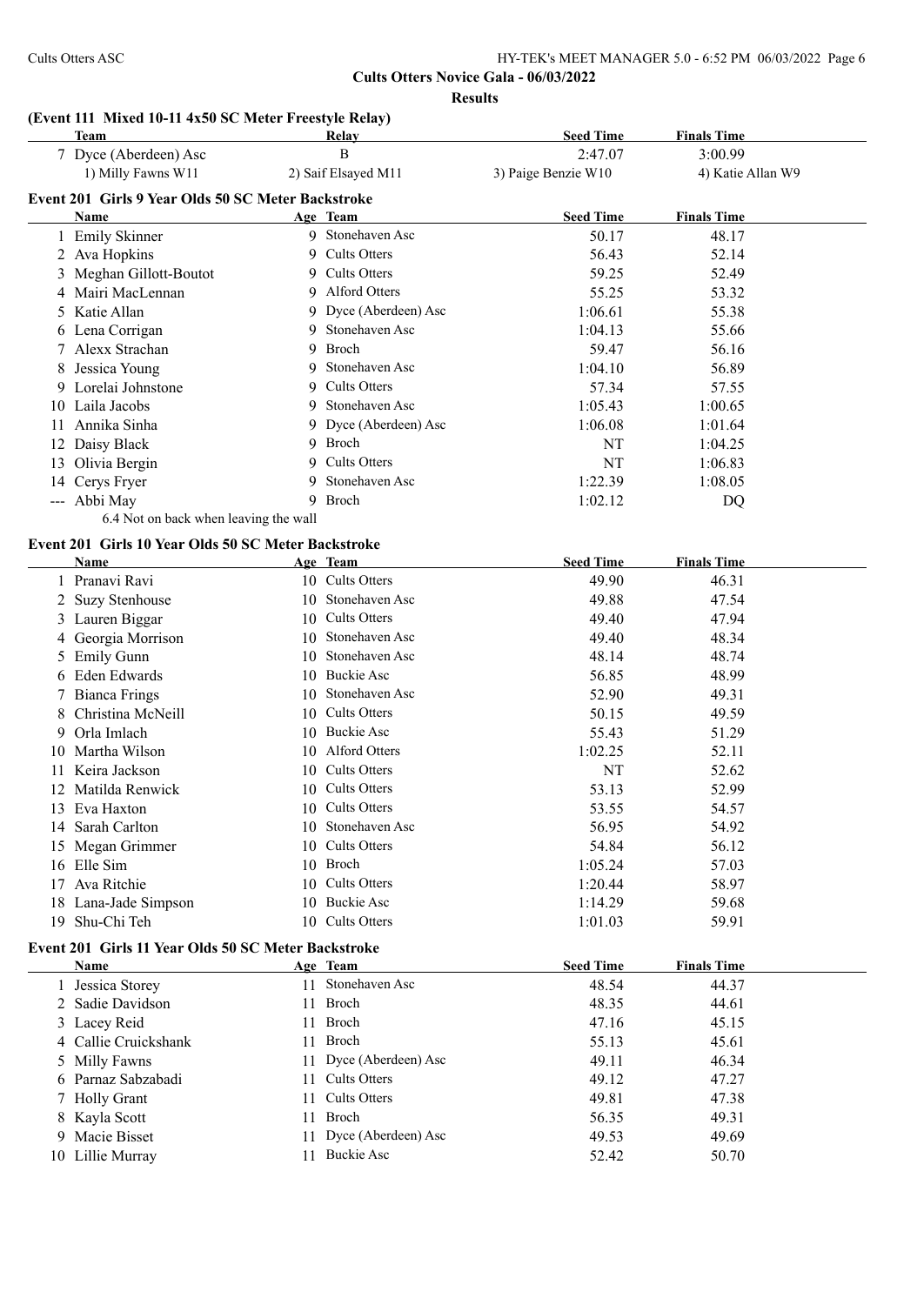#### **(Event 201 Girls 11 Year Olds 50 SC Meter Backstroke)**

|   | Name                                                                   |     | Age Team                                                                                 | <b>Seed Time</b> | <b>Finals Time</b> |  |
|---|------------------------------------------------------------------------|-----|------------------------------------------------------------------------------------------|------------------|--------------------|--|
|   | 11 Charley Campbell                                                    |     | 11 Broch                                                                                 | 57.73            | 51.99              |  |
|   | 12 Lexi Murray                                                         |     | 11 Dyce (Aberdeen) Asc                                                                   | 56.49            | 52.17              |  |
|   | 13 Julia Gunn                                                          |     | 11 Dyce (Aberdeen) Asc                                                                   | 54.47            | 53.24              |  |
|   | 14 Anya Fraser                                                         | 11  | Dyce (Aberdeen) Asc                                                                      | 56.28            | 54.31              |  |
|   | 15 Esmee Ipenburg                                                      | 11. | <b>Cults Otters</b>                                                                      | 1:05.80          | 55.21              |  |
|   | 16 Christina Cowley                                                    |     | 11 Alford Otters                                                                         | 1:13.56          | 1:02.76            |  |
|   | --- Gabriella Sturo                                                    | 11  | <b>Cults Otters</b>                                                                      | 47.76            | DQ                 |  |
|   | 6.5 Not on the back at finish                                          |     |                                                                                          |                  |                    |  |
|   | --- Veronica Hernandez Bruzco<br>6.4 Not on back when leaving the wall |     | 11 Dyce (Aberdeen) Asc                                                                   | 1:03.69          | DQ                 |  |
|   |                                                                        |     |                                                                                          |                  |                    |  |
|   | Event 202 Girls 8 Year Olds 25 SC Meter Backstroke                     |     |                                                                                          |                  |                    |  |
|   | Name                                                                   |     | Age Team<br>8 Buckie Asc                                                                 | <b>Seed Time</b> | <b>Finals Time</b> |  |
|   | 1 Emmie Murray                                                         |     |                                                                                          | 37.55            | 23.89              |  |
|   | 2 Grace Taylor                                                         |     | Alford Otters                                                                            | 26.03            | 24.06              |  |
|   | 3 Abi Clark                                                            |     | <b>Cults Otters</b>                                                                      | 27.95            | 24.75              |  |
|   | 4 Sadie Nicol                                                          |     | <b>Cults Otters</b>                                                                      | 26.88            | 25.11              |  |
|   | 5 Mila Watt                                                            | 8.  | <b>Cults Otters</b>                                                                      | 31.57            | 25.52              |  |
|   | 6 Ailsa Strachan                                                       | 8   | Broch                                                                                    | NT               | 27.04              |  |
|   | 7 Hannah Adebo                                                         |     | 8 Cults Otters                                                                           | NT               | 32.86              |  |
|   | Event 203 Boys 9 Year Olds 50 SC Meter Breaststroke                    |     |                                                                                          |                  |                    |  |
|   | <b>Name</b>                                                            |     | Age Team                                                                                 | <b>Seed Time</b> | <b>Finals Time</b> |  |
|   | 1 Glen Watt                                                            |     | 9 Cults Otters                                                                           | 1:02.67          | 1:02.84            |  |
|   | Joshua Wilson                                                          |     | 9 Cults Otters                                                                           | 1:05.50          | 1:04.34            |  |
|   | --- Joshua Whyte                                                       |     | 9 Broch                                                                                  | NT               | DQ                 |  |
|   |                                                                        |     | 7.3 Hands brought back beyond hip line (except after 1st stroke following start or turn) |                  |                    |  |
|   | Event 203 Boys 10 Year Olds 50 SC Meter Breaststroke                   |     |                                                                                          |                  |                    |  |
|   | Name                                                                   |     | Age Team                                                                                 | <b>Seed Time</b> | <b>Finals Time</b> |  |
|   | 1 David Asalor                                                         |     | 10 Alford Otters                                                                         | 1:02.65          | 54.41              |  |
|   | 2 Daniel Valcov                                                        |     | 10 Cults Otters                                                                          | 58.68            | 58.26              |  |
|   | 3 Harry Coull                                                          |     | 10 Buckie Asc                                                                            | 1:04.74          | 59.11              |  |
|   | 4 Daniel McClelland                                                    |     | 10 Cults Otters                                                                          | 1:04.90          | 59.60              |  |
| 5 | <b>Rylie Tait</b>                                                      |     | 10 Broch                                                                                 | 1:04.43          | 1:00.89            |  |
|   | 6 William Taylor                                                       |     | 10 Alford Otters                                                                         | 1:13.50          | 1:01.76            |  |
|   | 7 Aiden Downie                                                         |     | 10 Dyce (Aberdeen) Asc                                                                   | 1:01.66          | 1:03.74            |  |
|   | 8 Griff Aitken                                                         |     | 10 Cults Otters                                                                          | 1:11.07          | 1:07.57            |  |
|   |                                                                        |     | 10 Cults Otters                                                                          |                  |                    |  |
|   | 9 Blair Dempsey<br>--- Aiden Innes                                     |     | 10 Broch                                                                                 | 1:15.44<br>NT    | 1:09.51            |  |
|   | 7.6 Did not touch at turn or finish with both hands                    |     |                                                                                          |                  | DQ                 |  |
|   |                                                                        |     |                                                                                          |                  |                    |  |
|   | Event 203 Boys 11 Year Olds 50 SC Meter Breaststroke                   |     |                                                                                          |                  |                    |  |
|   | <b>Name</b>                                                            |     | Age Team                                                                                 | <b>Seed Time</b> | <b>Finals Time</b> |  |
|   | 1 Michael Gavin                                                        |     | 11 Cults Otters                                                                          | 55.61            | 47.38              |  |
|   | 2 Saif Elsayed                                                         |     | 11 Dyce (Aberdeen) Asc                                                                   | 53.95            | 52.96              |  |
|   | 3 Ethan Clark                                                          | 11  | <b>Cults Otters</b>                                                                      | 55.40            | 53.38              |  |
|   | 4 Riley Whyte                                                          | 11  | Broch                                                                                    | 1:04.33          | 53.84              |  |
|   | 5 Maks Peter                                                           | 11  | <b>Cults Otters</b>                                                                      | 56.69            | 55.41              |  |
|   | 6 Sebastian Ballantyne                                                 | 11  | Broch                                                                                    | 57.65            | 59.23              |  |
|   | 7 Matthew Clark                                                        | 11  | <b>Cults Otters</b>                                                                      | 1:09.72          | 1:01.65            |  |
|   | 8 Reece Harper                                                         | 11  | <b>Cults Otters</b>                                                                      | 59.19            | 1:01.78            |  |
|   | 9 Rino Taylor                                                          | 11  | <b>Buckie Asc</b>                                                                        | 1:02.74          | 1:02.12            |  |
|   | 10 Keir Wallace                                                        | 11  | Broch                                                                                    | 1:14.41          | 1:07.11            |  |
|   | 11 Chetan Karimilla                                                    | 11  | <b>Cults Otters</b>                                                                      | NT               | 1:09.51            |  |

11 Chetan Karimilla 11 Cults Otters NT 1:09.51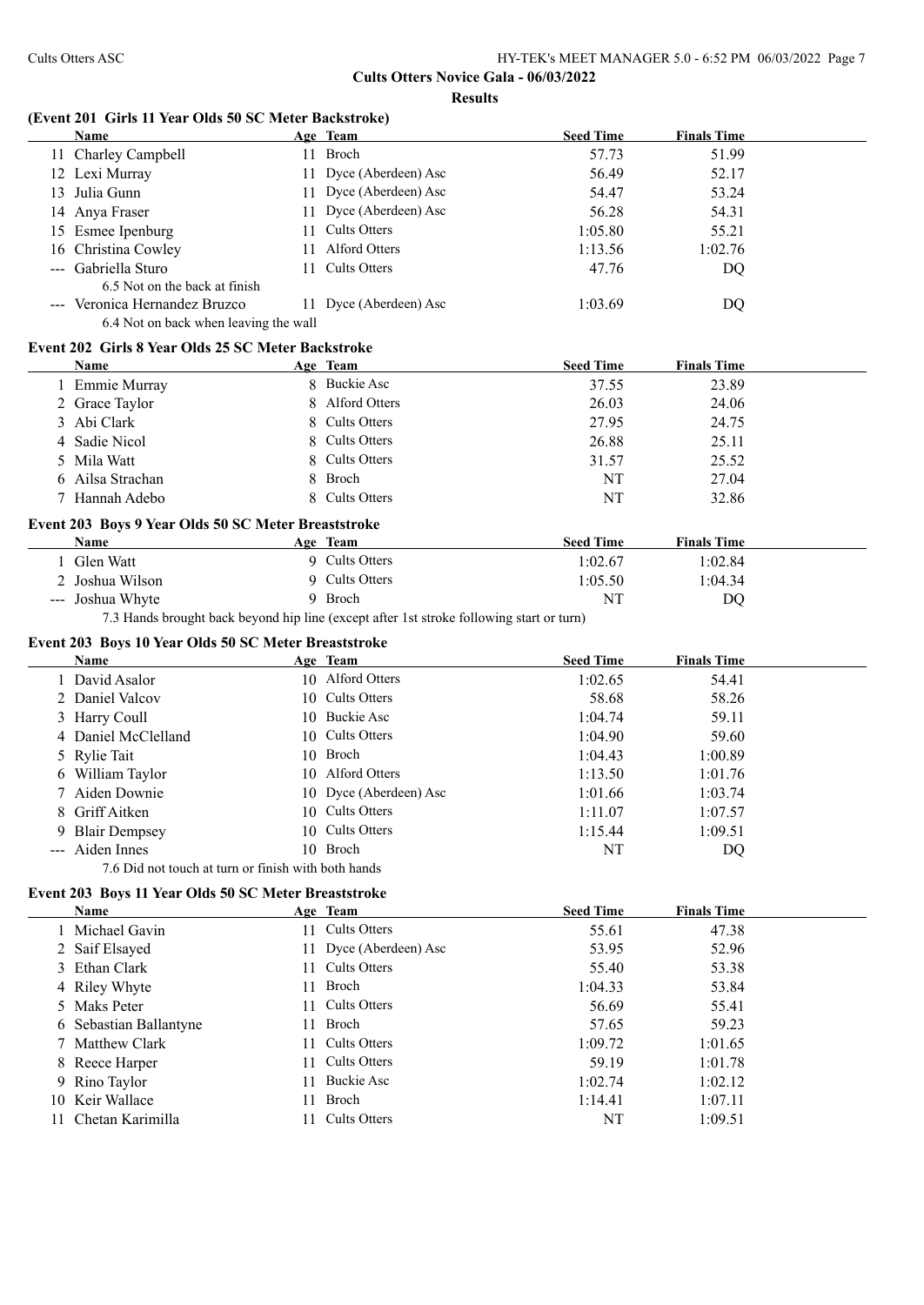# **Event 204 Boys 8 Year Olds 25 SC Meter Breaststroke**

| <b>Name</b>                                                    | Age Team                                                               | <b>Seed Time</b> | <b>Finals Time</b> |
|----------------------------------------------------------------|------------------------------------------------------------------------|------------------|--------------------|
| Murray Morrice                                                 | 8 Broch                                                                | NT               | 34.59              |
| 2 Dexter Richardson                                            | 8 Stonehaven Asc                                                       | 50.30            | 42.63              |
| --- Ritchie Lemon                                              | 8 Broch                                                                | NT               | DO                 |
|                                                                | 7.2 Arm movements not simultaneous or not in the same horizontal plane |                  |                    |
| --- Luke Bland                                                 | 8 Broch                                                                | NT               | DO                 |
| 7.5 Feet not turned out during the propulsive part of the kick |                                                                        |                  |                    |

### **Event 205 Girls 9 Year Olds 50 SC Meter Freestyle**

| Name                     |   | Age Team              | <b>Seed Time</b> | <b>Finals Time</b> |  |
|--------------------------|---|-----------------------|------------------|--------------------|--|
| 1 Alexx Strachan         |   | 9 Broch               | 58.04            | 43.51              |  |
| 2 Katie Allan            |   | 9 Dyce (Aberdeen) Asc | 55.98            | 45.17              |  |
| 3 Emily Skinner          |   | 9 Stonehaven Asc      | 47.21            | 47.71              |  |
| 4 Mairi MacLennan        |   | 9 Alford Otters       | 49.68            | 48.17              |  |
| 5 Jessica Young          |   | 9 Stonehaven Asc      | 53.96            | 49.09              |  |
| 6 Ava Hopkins            |   | 9 Cults Otters        | 51.67            | 49.17              |  |
| 7 Abbi May               |   | 9 Broch               | 55.15            | 50.69              |  |
| 8 Laila Jacobs           |   | 9 Stonehaven Asc      | 51.22            | 50.75              |  |
| 9 Lorelai Johnstone      |   | 9 Cults Otters        | 48.10            | 51.26              |  |
| 10 Lena Corrigan         |   | 9 Stonehaven Asc      | 53.90            | 52.23              |  |
| 11 Meghan Gillott-Boutot |   | 9 Cults Otters        | 55.34            | 52.52              |  |
| 12 Annika Sinha          |   | 9 Dyce (Aberdeen) Asc | 59.69            | 56.50              |  |
| 13 Daisy Black           |   | 9 Broch               | NT               | 58.11              |  |
| 14 Lauren Elton          |   | 9 Alford Otters       | 1:04.06          | 58.42              |  |
| 15 Olivia Bergin         |   | 9 Cults Otters        | NT               | 1:07.32            |  |
| 16 Cerys Fryer           | 9 | Stonehaven Asc        | 1:15.97          | 1:13.16            |  |

# **Event 205 Girls 10 Year Olds 50 SC Meter Freestyle**

|               | Name                                               |     | Age Team               | <b>Seed Time</b> | <b>Finals Time</b> |  |
|---------------|----------------------------------------------------|-----|------------------------|------------------|--------------------|--|
|               | Eva Haxton                                         |     | 10 Cults Otters        | 48.23            | 41.74              |  |
|               | 2 Georgia Morrison                                 | 10  | Stonehaven Asc         | 43.71            | 42.75              |  |
| 3             | Keira Jackson                                      | 10. | Cults Otters           | 50.16            | 42.77              |  |
|               | 4 Matilda Renwick                                  | 10  | Cults Otters           | 42.63            | 43.07              |  |
| $\mathcal{D}$ | Christina McNeill                                  | 10  | Cults Otters           | 43.94            | 43.74              |  |
| 6             | Lauren Biggar                                      | 10  | Cults Otters           | 42.97            | 44.45              |  |
|               | 7 Bianca Frings                                    | 10  | Stonehaven Asc         | 49.33            | 44.54              |  |
| 8             | Orla Imlach                                        | 10  | <b>Buckie Asc</b>      | 46.21            | 46.53              |  |
| 9.            | Paige Benzie                                       |     | 10 Dyce (Aberdeen) Asc | 50.16            | 46.58              |  |
| 10            | Megan Grimmer                                      |     | 10 Cults Otters        | 50.43            | 46.94              |  |
|               | Sarah Carlton                                      | 10  | Stonehaven Asc         | 47.54            | 47.32              |  |
| 12            | Eden Edwards                                       | 10. | Buckie Asc             | 52.56            | 47.69              |  |
| 13            | Lana-Jade Simpson                                  | 10. | Buckie Asc             | 54.98            | 50.00              |  |
| 14            | Shu-Chi Teh                                        | 10. | Cults Otters           | 56.06            | 51.54              |  |
| 15            | Elle Sim                                           | 10  | Broch                  | 56.71            | 52.22              |  |
| 16            | Martha Wilson                                      | 10  | Alford Otters          | 1:06.13          | 52.97              |  |
| 17            | Ava Ritchie                                        | 10  | Cults Otters           | 59.90            | 56.35              |  |
|               | Event 205 Girls 11 Year Olds 50 SC Meter Freestyle |     |                        |                  |                    |  |
|               | Name                                               |     | Age Team               | <b>Seed Time</b> | <b>Finals Time</b> |  |
|               | Lacev Reid                                         | 11  | Broch                  | 40.18            | 37.66              |  |

| <b>Name</b>    |                      | Age Team               | <b>Seed Time</b> | <b>Finals Time</b> |
|----------------|----------------------|------------------------|------------------|--------------------|
| 1 Lacey Reid   |                      | 11 Broch               | 40.18            | 37.66              |
|                | 2 Shameera Kannan    | Stonehaven Asc         | 42.59            | 38.40              |
| 3 Macie Bisset |                      | 11 Dyce (Aberdeen) Asc | 41.25            | 39.08              |
|                | 4 Parnaz Sabzabadi   | 11 Cults Otters        | 42.02            | 39.09              |
|                | 5 Callie Cruickshank | 11 Broch               | 40.78            | 40.94              |
|                | 6 Gabriella Sturo    | 11 Cults Otters        | 45.01            | 41.88              |
|                | 7 Charley Campbell   | 11 Broch               | 49.78            | 42.13              |
| 8 Holly Grant  |                      | Cults Otters           | 44.10            | 42.56              |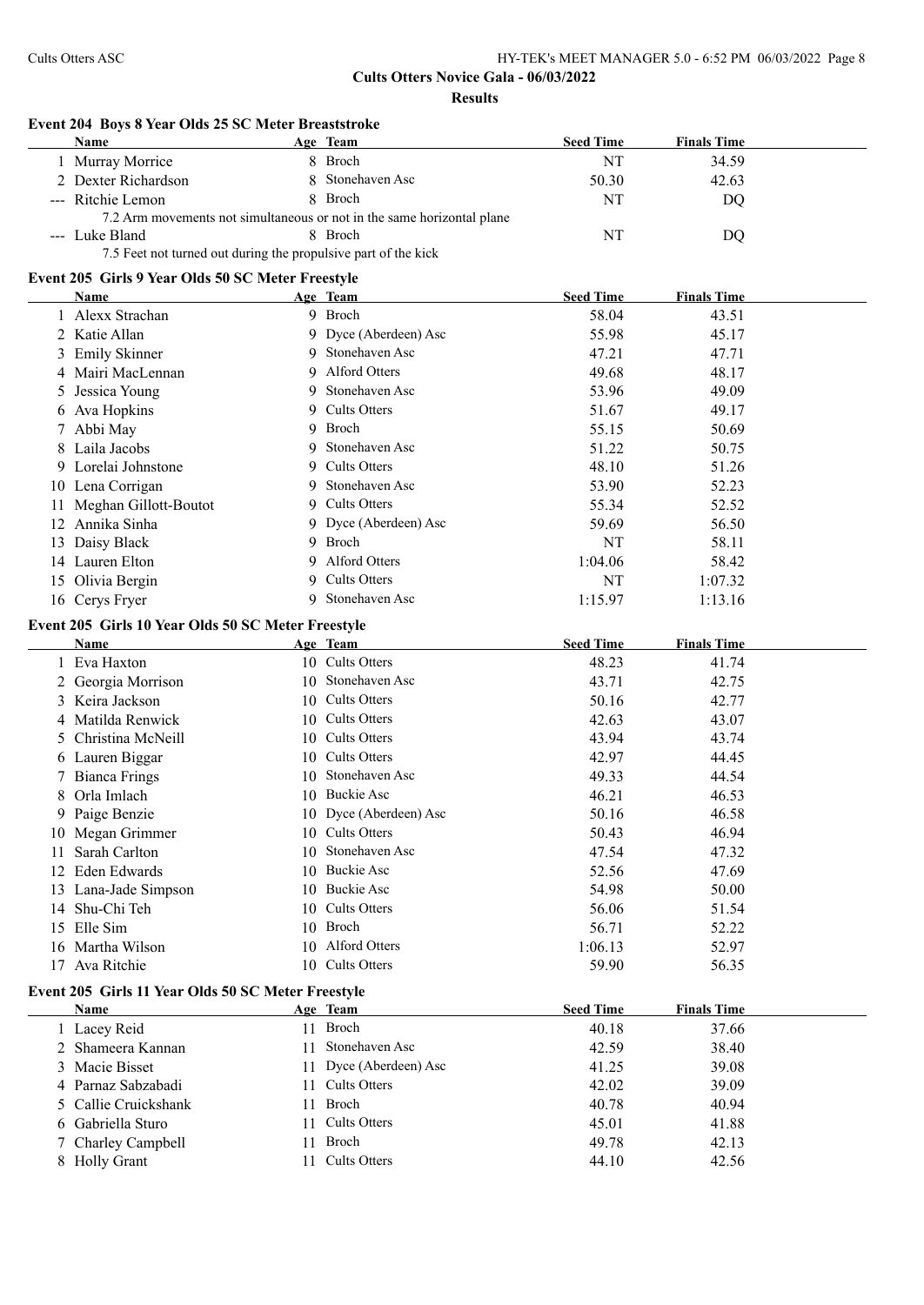# **(Event 205 Girls 11 Year Olds 50 SC Meter Freestyle)**

|    | Name                                                       |    | Age Team               | <b>Seed Time</b> | <b>Finals Time</b> |  |
|----|------------------------------------------------------------|----|------------------------|------------------|--------------------|--|
|    | 9 Lillie Murray                                            |    | 11 Buckie Asc          | 46.38            | 43.27              |  |
|    | 10 Kayla Scott                                             | 11 | Broch                  | 44.87            | 43.85              |  |
| 11 | Sophie Allstaff                                            | 11 | <b>Cults Otters</b>    | 44.83            | 44.50              |  |
| 12 | Milly Fawns                                                | 11 | Dyce (Aberdeen) Asc    | 41.25            | 44.68              |  |
| 13 | Julia Gunn                                                 |    | 11 Dyce (Aberdeen) Asc | 47.31            | 45.05              |  |
|    | 14 Lexi Murray                                             |    | 11 Dyce (Aberdeen) Asc | 49.91            | 48.20              |  |
|    | 15 Anya Fraser                                             |    | 11 Dyce (Aberdeen) Asc | 49.47            | 49.79              |  |
|    | 16 Esmee Ipenburg                                          | 11 | <b>Cults Otters</b>    | 57.40            | 52.31              |  |
| 17 | Christina Cowley                                           | 11 | <b>Alford Otters</b>   | 1:00.71          | 56.46              |  |
|    | 18 Veronica Hernandez Bruzco                               |    | 11 Dyce (Aberdeen) Asc | 1:00.66          | 56.54              |  |
|    |                                                            |    |                        |                  |                    |  |
|    | Event 206 Girls 8 Year Olds 25 SC Meter Freestyle          |    |                        |                  |                    |  |
|    | Name                                                       |    | Age Team               | <b>Seed Time</b> | <b>Finals Time</b> |  |
|    | 1 Emmie Murray                                             |    | 8 Buckie Asc           | 35.15            | 19.07              |  |
|    | 2 Grace Taylor                                             | 8  | Alford Otters          | 25.68            | 22.14              |  |
|    | 3 Mila Watt                                                | 8  | <b>Cults Otters</b>    | NT               | 22.47              |  |
| 4  | Abi Clark                                                  | 8  | <b>Cults Otters</b>    | NT               | 22.49              |  |
| 5  | Sadie Nicol                                                | 8  | <b>Cults Otters</b>    | 29.22            | 22.53              |  |
| 6  | Ailsa Strachan                                             | 8  | Broch                  | NT               | 24.48              |  |
|    | 7 Hannah Adebo                                             | 8  | <b>Cults Otters</b>    | NT               | 31.40              |  |
|    | Event 207 Boys 10 Year Olds 50 SC Meter Butterfly          |    |                        |                  |                    |  |
|    | Name                                                       |    | Age Team               | <b>Seed Time</b> | <b>Finals Time</b> |  |
|    | 1 Daniel Valcov                                            |    | 10 Cults Otters        | 50.25            | 47.17              |  |
|    | 2 Harry Coull                                              |    | 10 Buckie Asc          | 48.00            | 47.86              |  |
|    | 3 David Asalor                                             | 10 | <b>Alford Otters</b>   | 1:04.50          | 57.34              |  |
|    | 4 William Taylor                                           |    | 10 Alford Otters       | 1:09.90          | 57.96              |  |
|    | 5 Aiden Downie                                             |    | 10 Dyce (Aberdeen) Asc | 1:06.30          | 1:00.35            |  |
|    |                                                            |    |                        |                  |                    |  |
|    | Event 207 Boys 11 Year Olds 50 SC Meter Butterfly          |    |                        |                  |                    |  |
|    | Name                                                       |    | Age Team               | <b>Seed Time</b> | <b>Finals Time</b> |  |
|    | 1 Ethan Clark                                              |    | 11 Cults Otters        | 51.81            | 44.53              |  |
|    | 2 Michael Gavin                                            | 11 | <b>Cults Otters</b>    | 51.85            | 47.74              |  |
| 3  | Sebastian Ballantyne                                       |    | 11 Broch               | 55.81            | 48.30              |  |
| 4  | Saif Elsayed                                               |    | 11 Dyce (Aberdeen) Asc | 1:07.87          | 53.56              |  |
|    | 5 Reece Harper                                             |    | 11 Cults Otters        | NT               | 1:03.95            |  |
|    | Chetan Karimilla                                           |    | 11 Cults Otters        | NT               | DQ                 |  |
|    | 8.3 Breaststroke kick used (legal in Masters Competitions) |    |                        |                  |                    |  |
|    | --- Rino Taylor                                            |    | 11 Buckie Asc          | 1:25.31          | DQ                 |  |
|    | 8.2 Arms not brought forward over the water                |    |                        |                  |                    |  |
|    | --- Riley Whyte                                            |    | 11 Broch               | 1:04.18          | DQ                 |  |
|    | 8.2 Arms not brought forward simultaneously                |    |                        |                  |                    |  |
|    | --- Maks Peter                                             |    | 11 Cults Otters        | 1:01.60          | DQ                 |  |
|    | 8.2 Arms not brought forward over the water                |    |                        |                  |                    |  |
|    | Event 208 Boys 9 Year Olds 25 SC Meter Butterfly           |    |                        |                  |                    |  |
|    | Name                                                       |    | Age Team               | <b>Seed Time</b> | <b>Finals Time</b> |  |
|    | 1 Joshua Wilson                                            |    | 9 Cults Otters         | 30.38            | 27.36              |  |
|    |                                                            |    |                        |                  |                    |  |
|    | Event 209 Girls 8 Year Olds 100 SC Meter IM                |    |                        |                  |                    |  |
|    | Name                                                       |    | Age Team               | <b>Seed Time</b> | <b>Finals Time</b> |  |
|    | 1 Emmie Murray                                             |    | 8 Buckie Asc           | 2:30.57          | 2:01.07            |  |
|    | 2 Sadie Nicol                                              |    | 8 Cults Otters         | 2:23.26          | 2:05.80            |  |
|    | 3 Grace Taylor                                             |    | 8 Alford Otters        | NT               | 2:06.20            |  |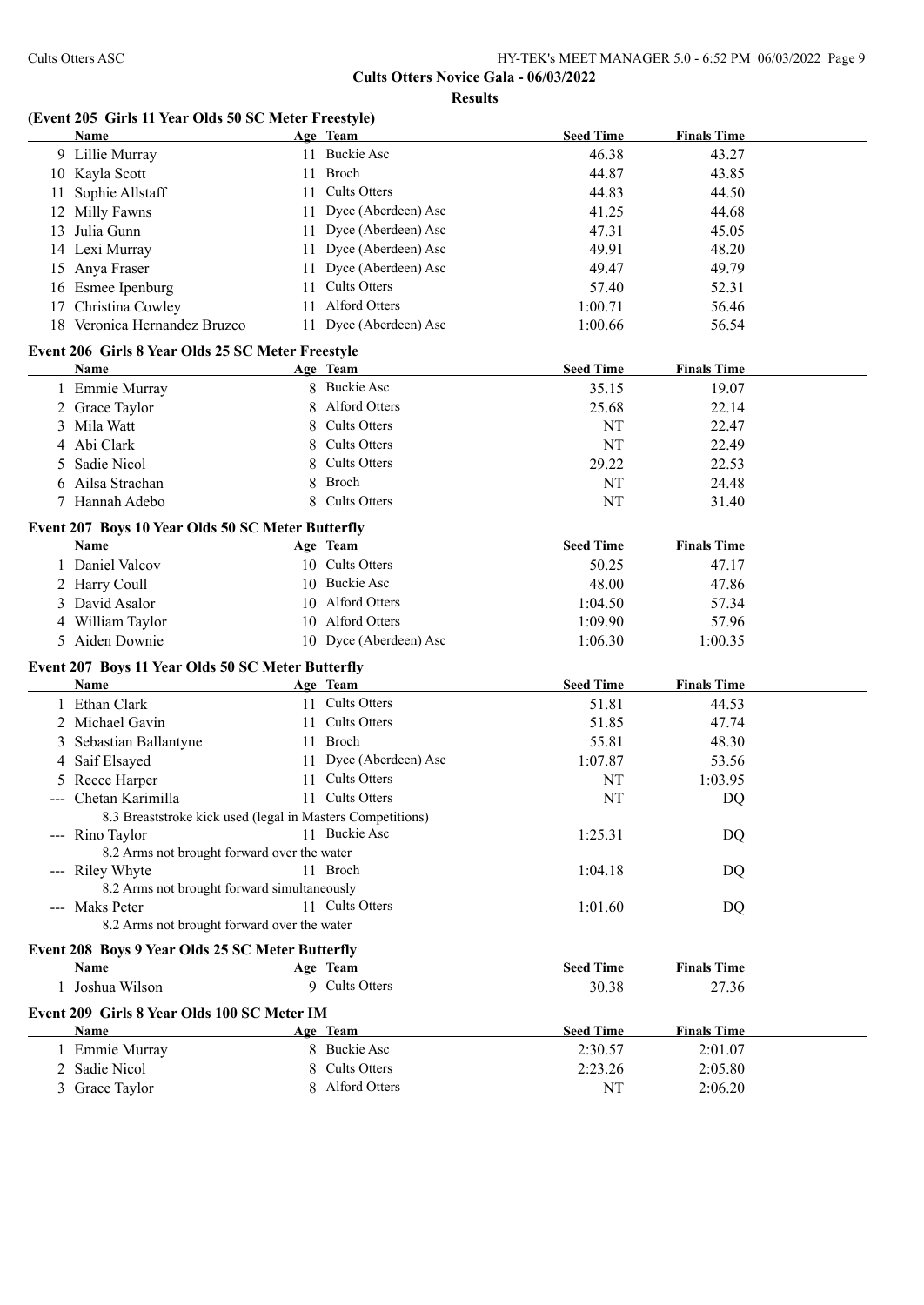#### **Event 209 Girls 9 Year Olds 100 SC Meter IM**

|               | <b>Name</b>                                                  |    | Age Team              | <b>Seed Time</b> | <b>Finals Time</b> |  |
|---------------|--------------------------------------------------------------|----|-----------------------|------------------|--------------------|--|
|               | 1 Katie Allan                                                |    | 9 Dyce (Aberdeen) Asc | 2:39.03          | 1:55.02            |  |
|               | 2 Emily Skinner                                              | 9  | Stonehaven Asc        | 1:59.40          | 1:55.71            |  |
|               | 3 Ava Hopkins                                                |    | 9 Cults Otters        | NT               | 2:01.14            |  |
|               | 4 Lorelai Johnstone                                          |    | 9 Cults Otters        | 2:09.78          | 2:09.07            |  |
|               | Annika Sinha                                                 |    | 9 Dyce (Aberdeen) Asc | 2:19.63          | 2:13.66            |  |
|               | Jessica Young                                                | 9. | Stonehaven Asc        | 2:24.71          | DQ                 |  |
|               | 7.6 Did not touch at turn or finish with both hands - breast |    |                       |                  |                    |  |
|               | --- Lena Corrigan                                            |    | 9 Stonehaven Asc      | 2:24.04          | DQ.                |  |
|               | 8.2 Arms not brought forward over the water - fly            |    |                       |                  |                    |  |
|               | Event 209 Girls 10 Year Olds 100 SC Meter IM                 |    |                       |                  |                    |  |
|               | <b>Name</b>                                                  |    | Age Team              | <b>Seed Time</b> | <b>Finals Time</b> |  |
|               | 1 Amy MacPhie                                                |    | 10 Stonehaven Asc     | 1:46.41          | 1:42.29            |  |
|               | Pranavi Ravi                                                 | 10 | <b>Cults Otters</b>   | 1:55.28          | 1:44.11            |  |
|               | 3 Paige Benzie                                               | 10 | Dyce (Aberdeen) Asc   | 1:57.25          | 1:48.67            |  |
|               | 4 Emily Gunn                                                 | 10 | Stonehaven Asc        | 2:01.45          | 1:49.27            |  |
| $\mathcal{D}$ | Eva Haxton                                                   | 10 | <b>Cults Otters</b>   | NT               | 1:49.78            |  |
| O.            | Lauren Biggar                                                | 10 | <b>Cults Otters</b>   | 1:56.18          | 1:50.09            |  |
|               | Georgia Morrison                                             | 10 | Stonehaven Asc        | 2:03.19          | 1:51.99            |  |
| 8             | Orla Imlach                                                  | 10 | <b>Buckie Asc</b>     | 1:56.19          | 1:52.16            |  |
| 9             | Bianca Frings                                                | 10 | Stonehaven Asc        | 2:04.25          | 1:56.86            |  |
| 10            | Megan Grimmer                                                | 10 | <b>Cults Otters</b>   | 2:15.19          | 1:58.20            |  |
| 11            | Sarah Carlton                                                | 10 | Stonehaven Asc        | 2:06.25          | 2:00.72            |  |
| 12            | Eden Edwards                                                 | 10 | <b>Buckie Asc</b>     | 2:05.22          | 2:02.53            |  |
| 13            | Lana-Jade Simpson                                            | 10 | <b>Buckie Asc</b>     | 2:42.30          | 2:11.41            |  |
|               | --- Christina McNeill                                        |    | 10 Cults Otters       | 2:21.96          | DQ                 |  |

8.4 Finished or touched with both hands not simultaneous and separated - fly

# **Event 209 Girls 11 Year Olds 100 SC Meter IM**

|                                                                                                                                                                                                                                                                                                                                                                                                                                                                            | <b>Name</b>                                                  |     | Age Team               | <b>Seed Time</b> | <b>Finals Time</b> |
|----------------------------------------------------------------------------------------------------------------------------------------------------------------------------------------------------------------------------------------------------------------------------------------------------------------------------------------------------------------------------------------------------------------------------------------------------------------------------|--------------------------------------------------------------|-----|------------------------|------------------|--------------------|
|                                                                                                                                                                                                                                                                                                                                                                                                                                                                            | 1 Charlotte Higgins                                          |     | 11 Dyce (Aberdeen) Asc | 1:33.98          | 1:27.71            |
|                                                                                                                                                                                                                                                                                                                                                                                                                                                                            | Jessica Storey                                               |     | Stonehaven Asc         | 1:42.57          | 1:33.24            |
| 3                                                                                                                                                                                                                                                                                                                                                                                                                                                                          | Elissa Flockhart                                             | 11  | Dyce (Aberdeen) Asc    | 1:39.95          | 1:34.10            |
| 4                                                                                                                                                                                                                                                                                                                                                                                                                                                                          | Sadie Davidson                                               | 11  | Broch                  | 1:43.95          | 1:35.10            |
|                                                                                                                                                                                                                                                                                                                                                                                                                                                                            | 5 Lacey Reid                                                 | 11  | Broch                  | 1:45.66          | 1:40.24            |
| 6                                                                                                                                                                                                                                                                                                                                                                                                                                                                          | Shameera Kannan                                              | 11  | Stonehaven Asc         | 1:46.00          | 1:43.21            |
|                                                                                                                                                                                                                                                                                                                                                                                                                                                                            | Macie Bisset                                                 |     | 11 Dyce (Aberdeen) Asc | 1:51.80          | 1:43.69            |
|                                                                                                                                                                                                                                                                                                                                                                                                                                                                            | 8 Milly Fawns                                                |     | Dyce (Aberdeen) Asc    | 1:52.17          | 1:44.90            |
|                                                                                                                                                                                                                                                                                                                                                                                                                                                                            | 9 Lillie Murray                                              |     | Buckie Asc             | 1:55.21          | 1:45.11            |
| 10.                                                                                                                                                                                                                                                                                                                                                                                                                                                                        | Callie Cruickshank                                           | 11  | Broch                  | 1:51.40          | 1:46.09            |
|                                                                                                                                                                                                                                                                                                                                                                                                                                                                            | 11 Kayla Scott                                               | 11  | <b>Broch</b>           | 2:15.81          | 1:51.49            |
|                                                                                                                                                                                                                                                                                                                                                                                                                                                                            | 12 Lexi Murray                                               |     | Dyce (Aberdeen) Asc    | 2:16.95          | 1:56.61            |
|                                                                                                                                                                                                                                                                                                                                                                                                                                                                            | 13 Esmee Ipenburg                                            | 11  | <b>Cults Otters</b>    | 2:12.33          | 1:59.72            |
|                                                                                                                                                                                                                                                                                                                                                                                                                                                                            | 14 Anya Fraser                                               |     | 11 Dyce (Aberdeen) Asc | 2:05.46          | 2:00.14            |
| 15                                                                                                                                                                                                                                                                                                                                                                                                                                                                         | Julia Gunn                                                   | 11. | Dyce (Aberdeen) Asc    | 2:06.09          | 2:00.22            |
|                                                                                                                                                                                                                                                                                                                                                                                                                                                                            | Gabriella Sturo                                              | 11  | Cults Otters           | 1:53.53          | DQ                 |
|                                                                                                                                                                                                                                                                                                                                                                                                                                                                            | 7.6 Did not touch at turn or finish with both hands - breast |     |                        |                  |                    |
|                                                                                                                                                                                                                                                                                                                                                                                                                                                                            | Parnaz Sabzabadi                                             |     | 11 Cults Otters        | NT               | DQ                 |
|                                                                                                                                                                                                                                                                                                                                                                                                                                                                            | 6.5 Not on the back at finish - back                         |     |                        |                  |                    |
| $\frac{1}{2} \left( \frac{1}{2} \right) \left( \frac{1}{2} \right) \left( \frac{1}{2} \right) \left( \frac{1}{2} \right) \left( \frac{1}{2} \right) \left( \frac{1}{2} \right) \left( \frac{1}{2} \right) \left( \frac{1}{2} \right) \left( \frac{1}{2} \right) \left( \frac{1}{2} \right) \left( \frac{1}{2} \right) \left( \frac{1}{2} \right) \left( \frac{1}{2} \right) \left( \frac{1}{2} \right) \left( \frac{1}{2} \right) \left( \frac{1}{2} \right) \left( \frac$ | <b>Holly Grant</b>                                           | 11  | Cults Otters           | 1:49.96          | DQ                 |
|                                                                                                                                                                                                                                                                                                                                                                                                                                                                            | 7.6 Did not touch at turn or finish with both hands - breast |     |                        |                  |                    |

# **Event 210 Mixed 8-9 4x25 SC Meter Freestyle Relay**

| Team               | Relav               | Seed Time               | <b>Finals Time</b>  |  |
|--------------------|---------------------|-------------------------|---------------------|--|
| Stonehaven Asc     |                     |                         | 1:32.27             |  |
| l) Laila Jacobs W9 | 2) Lena Corrigan W9 | 3) Dexter Richardson M8 | 4) Emily Skinner W9 |  |